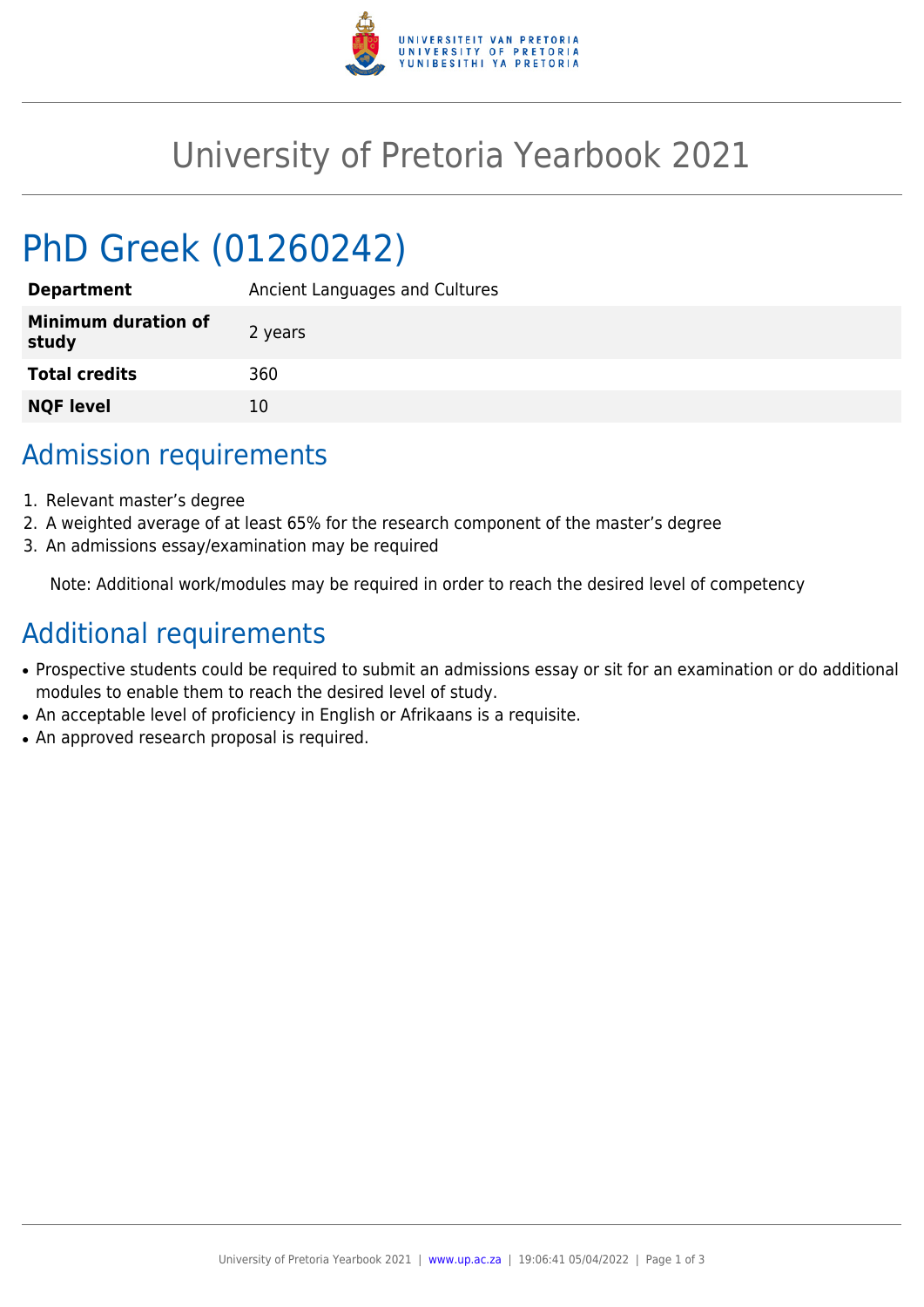

## Curriculum: Year 1

**Minimum credits: 360**

#### **Core modules**

[Thesis: Greek 991](https://www.up.ac.za/yearbooks/2021/modules/view/GRK 991) (GRK 991) - Credits: 360.00